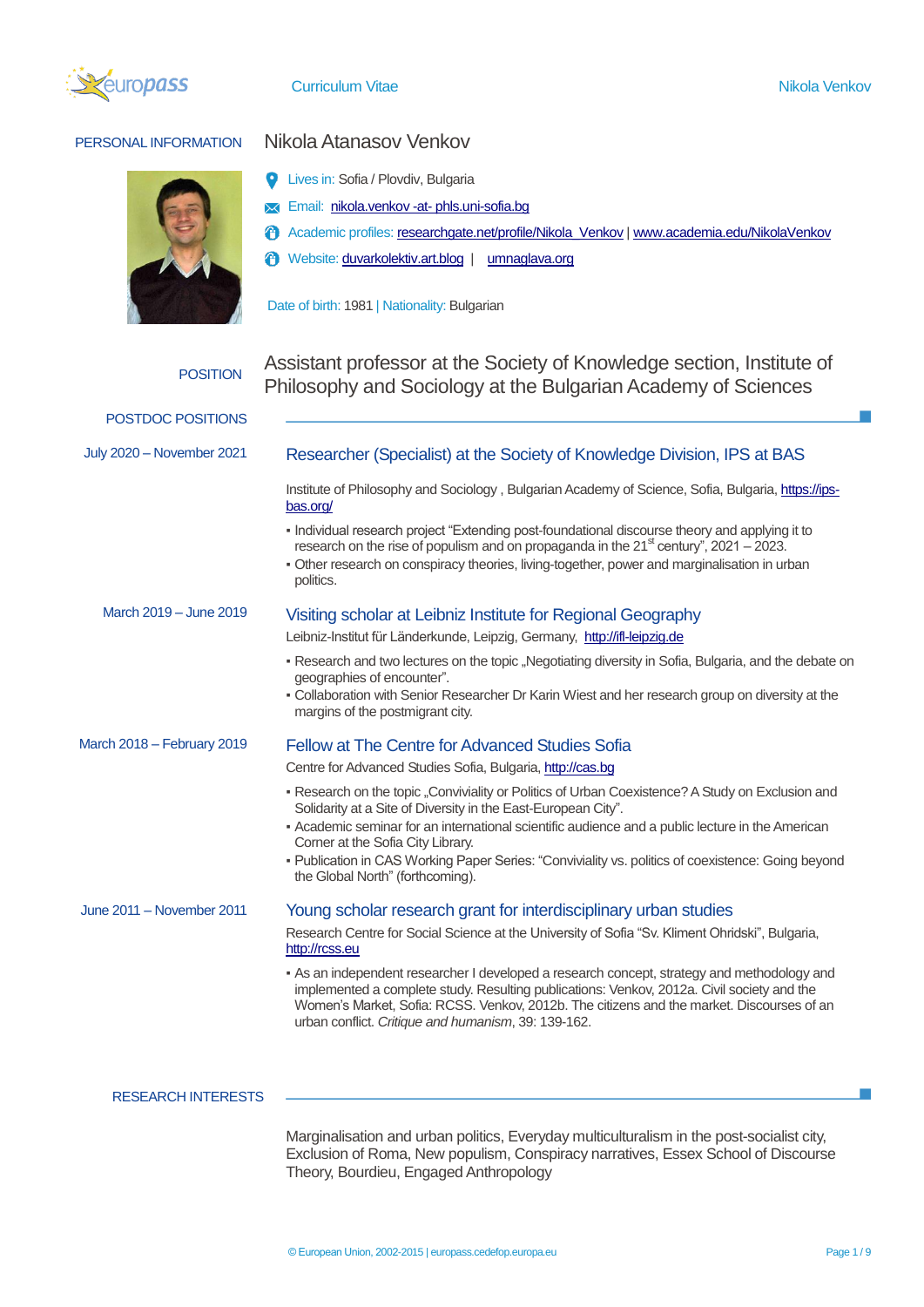

## **EDUCATION**

# 2013 – 2017 PhD in Sociology

University of Sofia "St. Kliment Ohridski", Philosophy Faculty, Dept. of Sociology

- Successfully defended dissertation on the topic: "Gentrification of the Women"s Market: construction of urban policies and transformation of local relationships".
- Published in both academic journals and the popular press (see Pubications). Presented my work on both national and international conferences. Gave lectures to students, activists and architects. Did consultations and advocacy for the market"s local communities to civil society, grassroots movements, architects and politicians.
- 4-month Erasmus+ mobility in Kyev-Mohila Academy, Kiev, Ukraine, 10.ІІІ 30.VІ.2016. Contributed to the just established Centre for Urban Studies.

# 2009 – 2012 MA in Ethnology and Cultural Anthropology

University of Sofia "St. Kliment Ohridski", History Faculty, Dept. of Ethnology

- Graduated with distinction.
- Defended master thesis on the topic: "Gentrification or "Gypsification"? The struggle for the Women"s Market area in Sofia" after a year-long anthropological study.
- Participated in or undertook 4 research and training expeditions for fieldwork in Bulgaria and the **Balkans**

## 2004 – 2008 PhD in Mathematics

University of Nottingham, School of Mathematical Sciences

- Worked in the area of Mathematical Neuroscience. More than ten presentations of my work at international conferences and schools in Europe and the USA.
- Defended dissertation on the topic "Dynamics of neural field equations". Two publications in refereed journals.

# 2000 – 2004 BSc in Applied Mathematics

University of Sofia "St. Kliment Ohridski", Faculty of Mathematics and Informatics

- Graduated with excellence.
- 6-month Erasmus mobility in University of Sheffield. There Nikola did research in Solar Magnetohydrodynamics with prof. Robert von Fay-Siebenburgen.

#### PROJECT WORK

# February – October 2022 External expert in ZuSudo, research on migration from Stolipinoo to Ruhr

Ruhr-Universität Bochum[, https://eu2migraruhr.eu/](https://eu2migraruhr.eu/)

- Conducting a survey and in-depth interviews of emigrants from Stolipinovo to the Ruhr-Gebiet.
- **Teaching at a Spring School for students**
- Consulting and coordinating on the local level in Plovdiv

Business or sector: Research and consultancy

# January – December 2022 Coordinator of the "Share Stolipinovo" project

Duvar Kolektiv, with authors from the community[. https://duvarkolektiv.art.blog/](https://duvarkolektiv.art.blog/) Won funding for the project from the Bulgarian National Cultural Fund.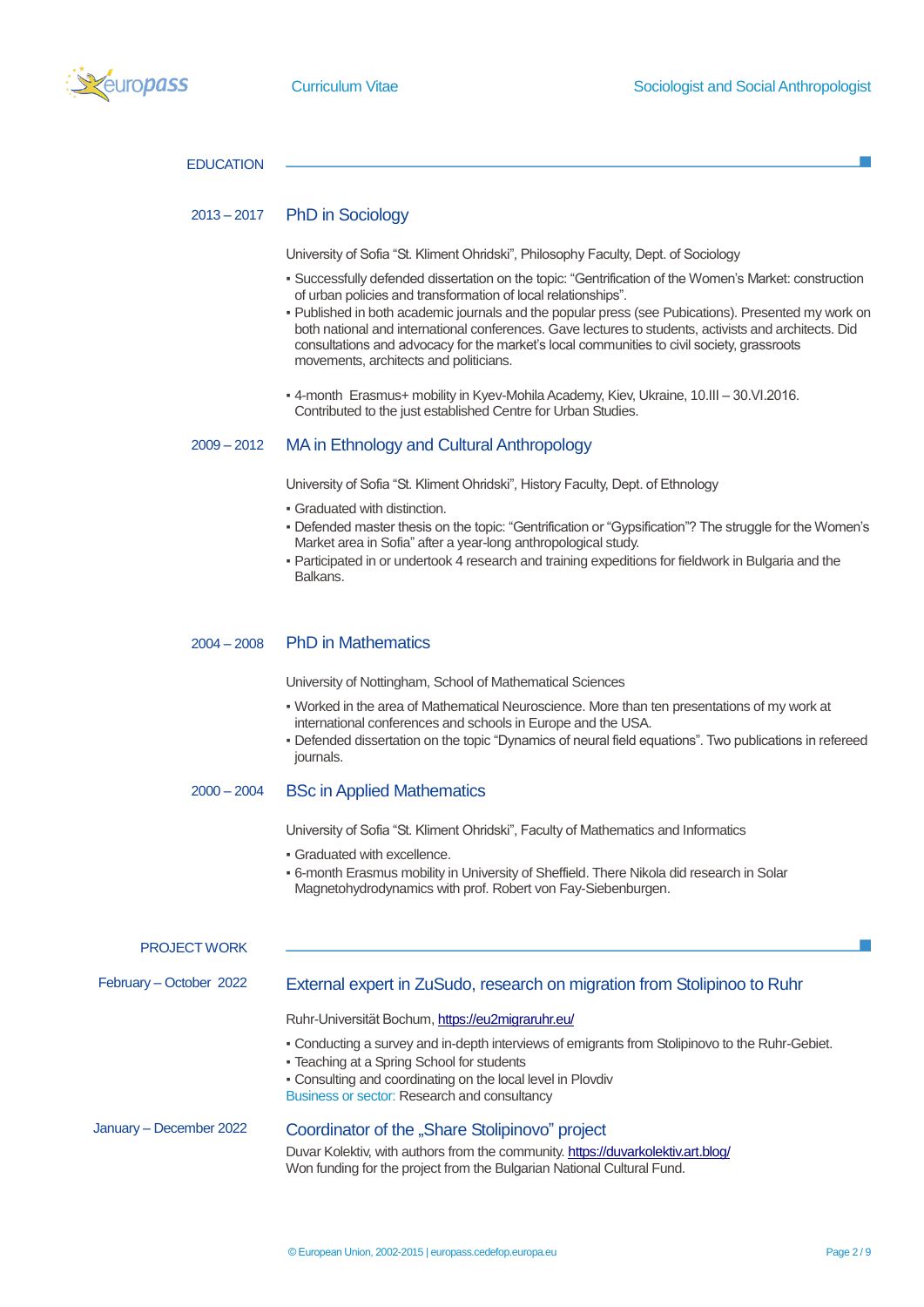

|                                 | - Supporting a person of the community to create a documentary, "Inherited crafts".<br>- Co-organising with a person from the community an online community contest "The Voice of<br>Stolipinovo".                                                                                                                                                                                                                                                              |
|---------------------------------|-----------------------------------------------------------------------------------------------------------------------------------------------------------------------------------------------------------------------------------------------------------------------------------------------------------------------------------------------------------------------------------------------------------------------------------------------------------------|
|                                 | Business or sector: Arts and social intervention                                                                                                                                                                                                                                                                                                                                                                                                                |
| August - September 2020         | External expert, research on housing policy towards marginalised<br>neighbourhoods in North-West Bulgaria for the World Bank                                                                                                                                                                                                                                                                                                                                    |
|                                 | Open Society Sofia, https://osis.bg/                                                                                                                                                                                                                                                                                                                                                                                                                            |
|                                 | - Conducting focus groups with local residents and interviews with municipal administration and<br>activists from local NGOs in the cities of Lom and Montana.<br>Business or sector: Research and consultancy                                                                                                                                                                                                                                                  |
| March - May 2020                | Lead researcher of a sociological survey of marginalised neighbourhoods<br>during the pandemic                                                                                                                                                                                                                                                                                                                                                                  |
|                                 | Bulgarian Institute for Legal Initiatives, http://www.bili-bg.org/                                                                                                                                                                                                                                                                                                                                                                                              |
|                                 | - Design of survey for 140 respondents in the districts of Stolipinovo (Plovdiv) and Fakulteta (Sofia)<br>on the lockdown experience of residents.                                                                                                                                                                                                                                                                                                              |
|                                 | - Training and oversight of interviewers, collating and analysis of data, final report.<br>Business or sector: Research and consultancy                                                                                                                                                                                                                                                                                                                         |
| November 2019 - October<br>2020 | Social anthropologist with the "Duvarmuzei" project – creating and sustaining a<br>cultural space of expression in an excluded community                                                                                                                                                                                                                                                                                                                        |
|                                 | Duvarkolektiv (Hannah Oswald-Rose, contemporary artist, Nikola Venkov, anthropologist, and<br>lanka Simova, member of the community, unemployed), https://duvarkolektiv.art.blog/.<br>Won funding for the project from the Bulgarian National Cultural Fund                                                                                                                                                                                                     |
|                                 | - Design of methodology, implementation of a participative process for collaborative creation,<br>expression and self-representation to take place in a deprived and socially excluded Turkish &<br>Roma community from Stolipinovo, Plovdiv. Supporting an intervention of creating a space for<br>community-building through artistic means.<br>- Coordinator and logistics of exhibitions and events in the local community and the wider city<br>community. |
|                                 | Business or sector: Arts and social intervention                                                                                                                                                                                                                                                                                                                                                                                                                |
| November 2018 - October<br>2019 | Social anthropologist with "The Beauty We Share" project – socially engaged art<br>co-created with families in an excluded community                                                                                                                                                                                                                                                                                                                            |
|                                 | Duvarkolektiv, https://duvarkolektiv.art.blog/. Project funded by Bulgarian National Cultural Fund                                                                                                                                                                                                                                                                                                                                                              |
|                                 | - Provided consultancy, mediation and support for the artist's long-term collaborative work with<br>minority families living in deprivation in Stolipinovo, Plovdiv.<br>- Process documentation and authoring a guide on the methodology developed.                                                                                                                                                                                                             |
|                                 |                                                                                                                                                                                                                                                                                                                                                                                                                                                                 |
|                                 | Business or sector: Arts and social intervention                                                                                                                                                                                                                                                                                                                                                                                                                |
| March 2018 - February 2019      | Social anthropologist with Mobile School Stolipinovo                                                                                                                                                                                                                                                                                                                                                                                                            |
|                                 | Discovered Spaces, Plovdiv, Bulgaria, http://discovered-spaces.org/<br>Architectural Workshop for Children, Sofia, Bulgaria, http://archforchildren.com/                                                                                                                                                                                                                                                                                                        |
|                                 | - Community relations and mediation for an educational intervention in a marginalised community,<br>including with children without access to school and no knowledge of Bulgarian (weekly street<br>workshops).                                                                                                                                                                                                                                                |
|                                 | - Collaborated on devising the intervention methodology and plan.                                                                                                                                                                                                                                                                                                                                                                                               |
|                                 | Business or sector: Education and social intervention                                                                                                                                                                                                                                                                                                                                                                                                           |
| June 2017 - September 2017      | Lead researcher for a sociological survey of Stolipinovo neighbourhood                                                                                                                                                                                                                                                                                                                                                                                          |
|                                 | Swiss-Bulgarian Cooperation Program - Program for the Promotion of Social Inclusion of Roma<br>and Other Vulnerable Groups, http://www.zovprogramme.bg/en, Municipal foundation Plovdiv<br>2019, http://plovdiv2019.eu/en, Municipality of Plovdiv                                                                                                                                                                                                              |

▪ Consultant and coordinator for a large-scale survey of Stolipinovo, concerning demographics,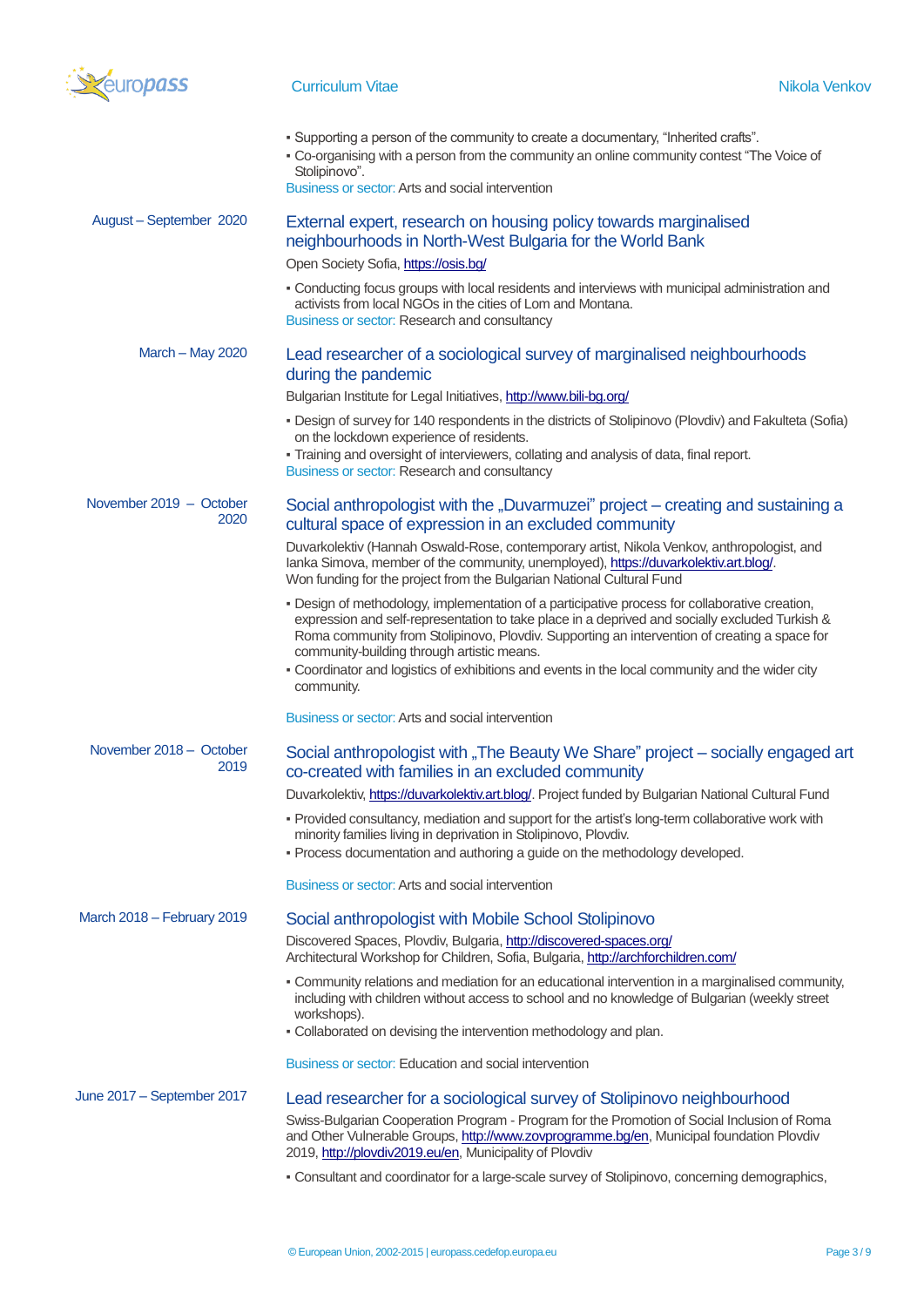

health, education and living standards (8 on-field interviewers, 435 households surveyed, 50 items per interview).

▪ Collated gathered data, devised statistical analyses and final report. Recommendations for the next phases of the Bulgarian-Swiss Program"s project.

Business or sector: Research and consultancy

| July 2016 - December 2016        | Head of ethnographic research about life of communities in Stolipinovo                                                                                                                                                                                                                                                                                                |
|----------------------------------|-----------------------------------------------------------------------------------------------------------------------------------------------------------------------------------------------------------------------------------------------------------------------------------------------------------------------------------------------------------------------|
|                                  | Municipal foundation Plovdiv 2019 - European Capital of Culture, http://plovdiv2019.eu/en                                                                                                                                                                                                                                                                             |
|                                  | - Expert in social anthropology and fieldwork in a long-term project for qualitative research in the<br>largest Roma and Turkish neighbourhood in Bulgaria.<br>- Design, planning and coordination of the research of a team of four fieldworkers.                                                                                                                    |
|                                  | - Preparation of a book giving voice to the residents of Stolipinovo for wide Bulgarian audience.<br>- Preparation of an English-language Guide for artists working in marginalised communities, and<br>Stolipinovo in particular                                                                                                                                     |
|                                  | - Co-organisers with Plovdiv 2019 of a 5-day workshop "BuildUp with the Communities". Me and<br>my team offered a program introducing artistic partners to the specific context of Stolipinovo and<br>its needs, to methods for work in such community, to fieldwork exercises. We evaluated and gave<br>feedback on proposed participants' projects. September 2016. |
|                                  | Business or sector: Research and consultancy                                                                                                                                                                                                                                                                                                                          |
| August 2015 - October 2015       | Fieldworker – study of entrepreneurial practices in Stolipinovo                                                                                                                                                                                                                                                                                                       |
|                                  | Collective for Social Interventions, Sofia, Bulgaria, http://koibooks.novilevi.org                                                                                                                                                                                                                                                                                    |
|                                  | - Fieldwork and interviews with micro entrepreneurs in Stolipinovo for the research project<br>"Entrepreneurial spirit and ghost entrepreneurs: Expert knowledge, neoliberal governance and<br>social suffering"                                                                                                                                                      |
|                                  | Business or sector: Research and academia                                                                                                                                                                                                                                                                                                                             |
| July 2014 - September 2014       | Expert, stakeholder survey for an urban planning commission – redevelopment<br>of a municipal market                                                                                                                                                                                                                                                                  |
|                                  | Municipality of Sofia and Architectural Studio "Architectonika", Sofia                                                                                                                                                                                                                                                                                                |
|                                  | - Qualitative survey of stakeholders concerning future redevelopment of a municipal market<br>"Rimska Stena" in Sofia                                                                                                                                                                                                                                                 |
|                                  | - Report and communication of findings to the local communities planners and city administration<br>- Developed a comprehensive vision for governance of municipal markets in Sofia                                                                                                                                                                                   |
|                                  | Business or sector: Research and consultancy                                                                                                                                                                                                                                                                                                                          |
| April 2013 - June 2014           | Coordinator and anthropologist for art-initiative "The Unseen Women's Market"<br>Self-organised voluntary initiative, http://jenskipazar.eu                                                                                                                                                                                                                           |
|                                  | - Developed the concept, brought together a team of 8 artists and professionals and started off the<br>initiative.                                                                                                                                                                                                                                                    |
|                                  | . Organised 4-day workshop for a group of 15 young volunteers for research-artistic work in a<br>community,                                                                                                                                                                                                                                                           |
|                                  | - Coordinated artists' work, support them with local and theoretical insight, community relations and<br>follow up on the ethics of their process. Developed the unifying concept and established<br>partnerships.                                                                                                                                                    |
|                                  | Business or sector: Arts and social intervention                                                                                                                                                                                                                                                                                                                      |
| November 2011 - February<br>2013 | Coordinator of volunteer group for educational work with Roma children                                                                                                                                                                                                                                                                                                |
|                                  | The Ideas Factory Association, Sofia, Bulgaria, http://ideasfactorybg.org                                                                                                                                                                                                                                                                                             |
|                                  | - As a participant in the volunteer group I conducted twice weekly lessons through play supporting<br>Roma and Turkish kids ages 6 to 14. Initially as support for the local 13 <sup>th</sup> School at the Women's<br>Market and later independently.                                                                                                                |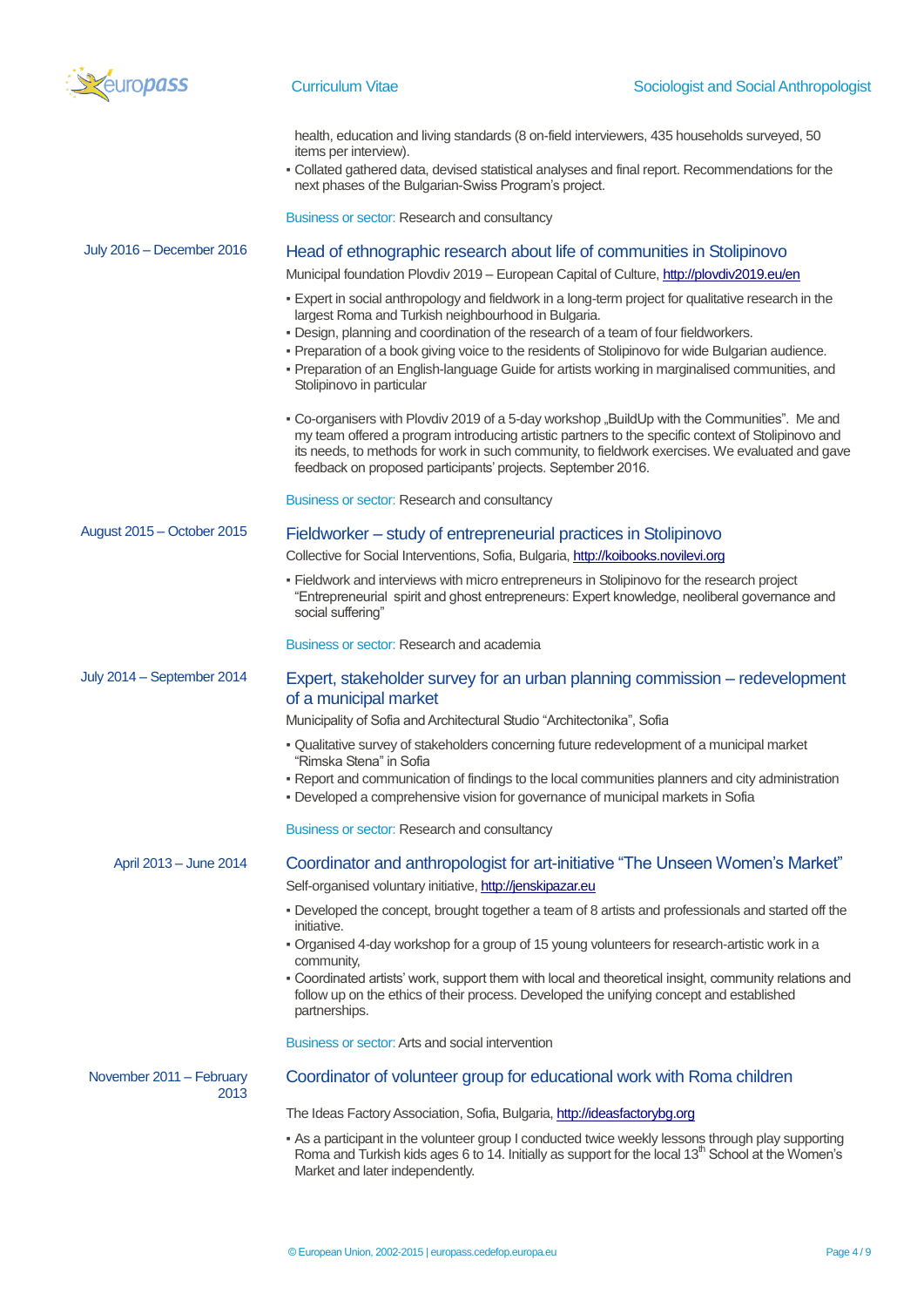

- $\bullet$  Coordinated work of the group of 11 volunteers, also maintained communication with 13<sup>th</sup> School, headmaster, teachers, and kids' parents.
- After the municipal school was closed we established and self-funded an independent space in the neighbourhood where we managed to conduct lessons for another 6 months.

Business or sector: Education and social intervention

# May 2010 – October 2010 Research project "The Transition: Voices, images, memory", "Transition and borders" module

Anamnesis Association at the University of Sofia "Sv. Kliment Ohridski", [http://prehodbg.com](http://prehodbg.com/)

▪ Conducted fieldwork and oral history collection in border regions of Bulgaria. Supervised by assoc. prof. Michail Gruev (University of Sofia) and assoc. prof. Margarita Karamihova (Bulgarian Academy of Sciences).

Business or sector: Research and academia

September 2005 – April 2007 Private tutor in Mathematics

Personal Tutors, Ashfield House, Cheadle, Cheshire, SK8 1BB, United Kingdom [http://www.personal-tutors.co.uk](http://www.personal-tutors.co.uk/)

▪ I gave private lessons to British A-level students.

Business or sector: Education

## **PUBLICATIONS**

In refereed journals and collections ▪ 2022. "Marketplace Decline Heads East: Neoliberal Reform, Socio-Spatial Sorting and Patterns of Decline at Sofia's Public Markets" in *Marketplaces: movement, representations and practices*, eds. Ceren Sezer and Rianne van Melik, 88-100. London and New York: Routledge.

- 2021. "The "cooperative marketplace" as a point of pride and a challenge for the socialist system" in *Bulgarian Socialism: Ideology, everyday life, memory*, eds. A. Luleva, I. Petrova, P. Petrov and Y. Yaneva, 39-61. Sofia: Prof. Marin Drinov. ["Кооперативният пазар като гордост и предизвикателство за социалистическата система.]
- 2021. ""The Unseen Women"s Market" an anthropology-art initiative and social intervention" In *Etudes in experimental humanities*, ed. D. Georgiev and D. Nentcheva, 221-52. Plovdiv: Scribens. In Bulgarian. ["Невидимият женски пазар" – антропологична арт-инициатива и обществена интервенция.]
- 2020. "On the retreat of liberal values and democratisation of access to discourse: extending postfoundational discourse theory" in *Discursive Approaches to Populism Across Disciplines - The Return of Populists and the People*, ed. M. Kranert, 199-223. Palgrave Macmillan, Basingstoke.
- 2019. Urban politics and Post-Foundational Discourse Theory. Political, technocratic and ordinary forms of action. *Annual of Sofia University, Sociology Book*, 108: 34-63. In Bulgarian. [Градска политика и дискурсна теория. Политически, технократични и обикновени форми на действието.]
- 2019. "Transitions at the Central Marketplace of Sofia: Changing Values and Architectural Plans From the 1980s Until 2013." In *Three decades of Post-Socialist Transition. Conference proceedings*, edited by Nebojša Čamprag and Anshika Suri, 349-55. Darmstadt: tuprints.
- 2018. Assembling the Post-Socialist Marketplace: Transitions and Regeneration Projects at the Central *Pazar* of Sofia. EthnoAnthropoZoom, 17, 229-279.
- 2018. On the historicity of urban places (by the example of the marketplace of Sofia). *Journal of the Institute for Modernity*, 23. In Bulgarian. [За историчността на градските места (по примера на софийския пазар).]
- 2017. Toward a theory of conspiracy narratives. *Critique and humanism* , 48 (2): 83-104. In Bulgarian. [Към теория на конспиративните сюжети.]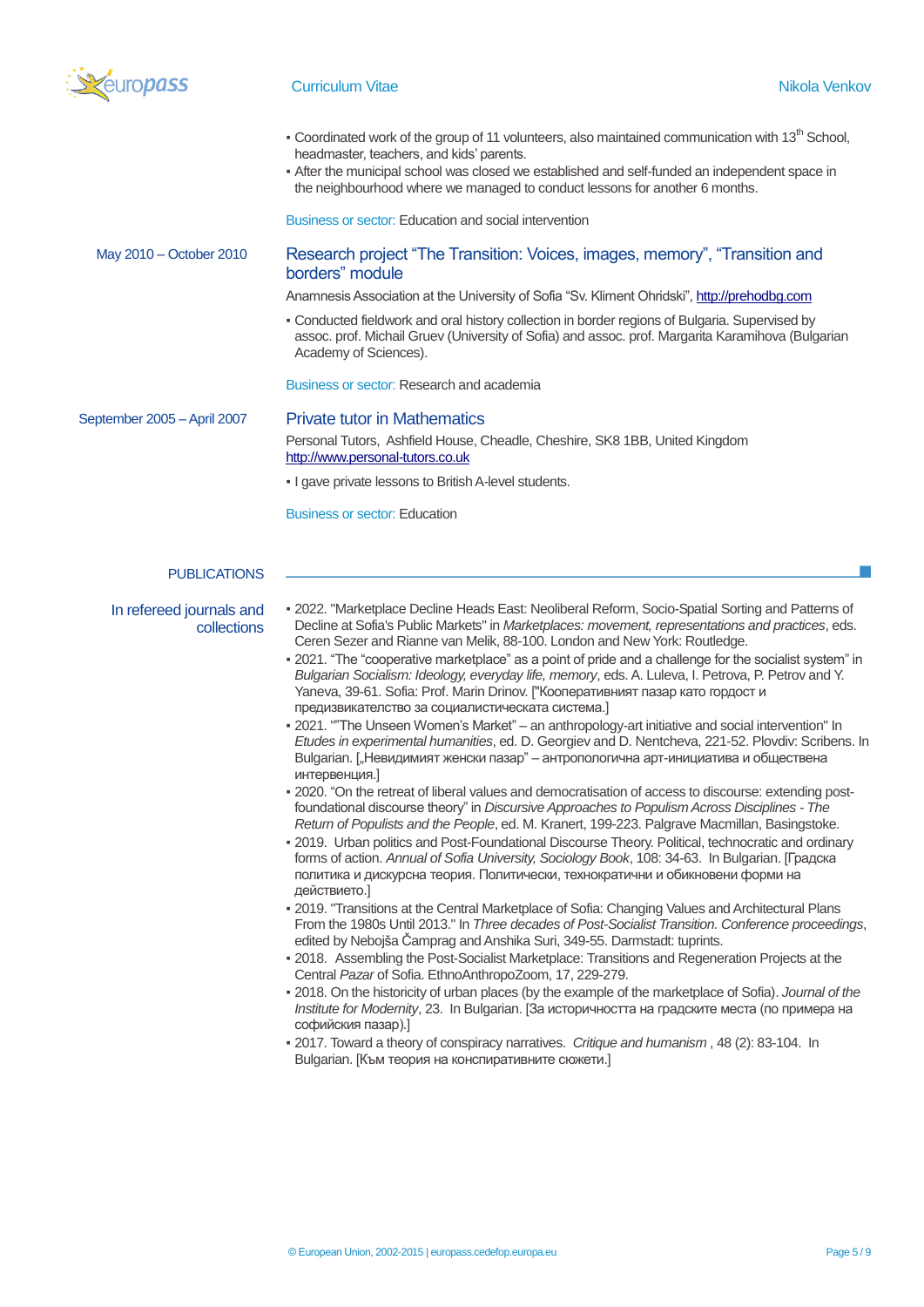

- 2016. Conspiracy narratives at the Women's Market. *Seminar\_BG* (3).
- 2014. Conspiracies around the Women"s Market. *Seminar\_BG*, 9. In Bulgarian. [Конспирации около Женския пазар.]
- 2012. The citizens and the market. Discourses of an urban conflict. *Critique and humanism*, 39: 139- 162. In Bulgarian. [Гражданите и пазара. Дискурсите на един градски конфликт.]
- 2012. The traditional Muslim city: Portrait and approaches. *Orientalia*, 15-16: 83-153. In Bulgarian. [Традиционният мюсюлмански град. Портрет и подходи.]
- 2007. With S Coombes, L Shiau, I Bojak, D T J Liley and C R Laing. Modeling electrocortical activity through improved local approximations of integral neural field equations, Physical Review E, Vol 76, 051901-8.
- 2007. With S Coombes and P C Matthews. Dynamic instabilities in scalar neural field equations with space-dependent delays, Physica D, Vol 232, 1-15.

#### Research reports

- 2020. The COVID State of Emergency in the large minority neighbourhoods of Bulgaria. Sofia: Bulgarian Institute for Legal Initiatives. In Bulgarian, English executive summary.
- 2019. Conviviality vs. politics of coexistence: Going beyond the Global North. *CAS Sofia Working Paper Series, 11:1-42*.
- 2017. With G Baycheva. Stolipinovo neighbourhood household survey report. Sofia: The Swiss-Bulgarian Cooperation Program – Program for the Promotion of Social Inclusion of Roma and Other Vulnerable Groups. In Bulgarian. [Доклад от картографиране на кв. Столипиново.]
- 2016. With G Baycheva, R Kratunkova, D Panchev. Results from an ethnographic study of the communities in the neighbourhood of Stolipinovo. Plovdiv: Plovdiv 2019 – European Capital of Culture. In Bulgarian and English.
- 2015. "Rimskata stena" marketplace a sociological analysis / Policies towards municipal markets. Sofia: Studio Architectonica & Sofia Municipality. In Bulgarian. [Пазарът "Римска стена" социологически анализ / Политики към общинските пазари.]
- 2012. Civil society and the Women"s Market. Sofia: The Research Institute of Social Sciences. In Bulgarian. [Гражданското общество и Женския пазар.]

# Mass media publications

- related to research Пролетта на "Столипиново" и есента на обществото. Разговор с д-р Никола Венков [Stolipinovo Spring and the autumn of society. A conversation with dr. Nikola Venkov], *Toest.bg*, 24.Х.2020. Published also in *Marginalia*, 30.Х.2020*.*
	- Специални усилия за малцинствените махали са нужни, но не и отцепването им [Special] efforts for the minority neighbourhoods are needed, but not their cordoning off]. *Dnevnik, 23.III.2020.* Published also as Столипиново: Не КПП-та, а работа с общността е нужна пред коронавируса [Stolipinovo: Not checkpoints but involvement with community is needed ahead of the coronavirus]. *Pod tepeto, 23.III.2020.*
	- Красотата, която споделяме [The Beauty We Share]. *Toest.bg*, 21.IX.2019.
	- Слушай сега, чоджум: Разкази от Столипиново / Dedikodu ma"aleden [Listen now, son: Stories from Stolipinovo] . Collaborative bilingual zine with Hannah Rose and the local community in Stolipinovo, VII.2019.
	- Разрушаването на квартала [Demolishing The District]. *K,* 14.XII.2018.
	- Още за бъдещето на Женския пазар [More on the future of the Women"s Market]. *Dnevnik*, 13.XI.2013.
	- Антропологът: Този пазар е сгъстен образ на цялото ни общество [The anthropologist: This market is a condensed representation of our society]. *Regal*, 1.VII.2013.

Multiple participations on National Radio and twice on National TV on topical issues related to my research and work.

## **PRESENTATIONS**

# Conferences and

- workshops Paper "Quanative studies of labour and entrepreneurship in minority neighbourhoods. Methodological difficulties and data from Stolipinovo" presented on the nat. conference: *Labour, living standards, and social stratification, Institute for social and syndicalist studies*, Sofia, 28.VІ.2022. In Bulgarian.
	- Paper "Neoliberal policy, inequality and the decline of Sofia"s public markets", Urban inequalities: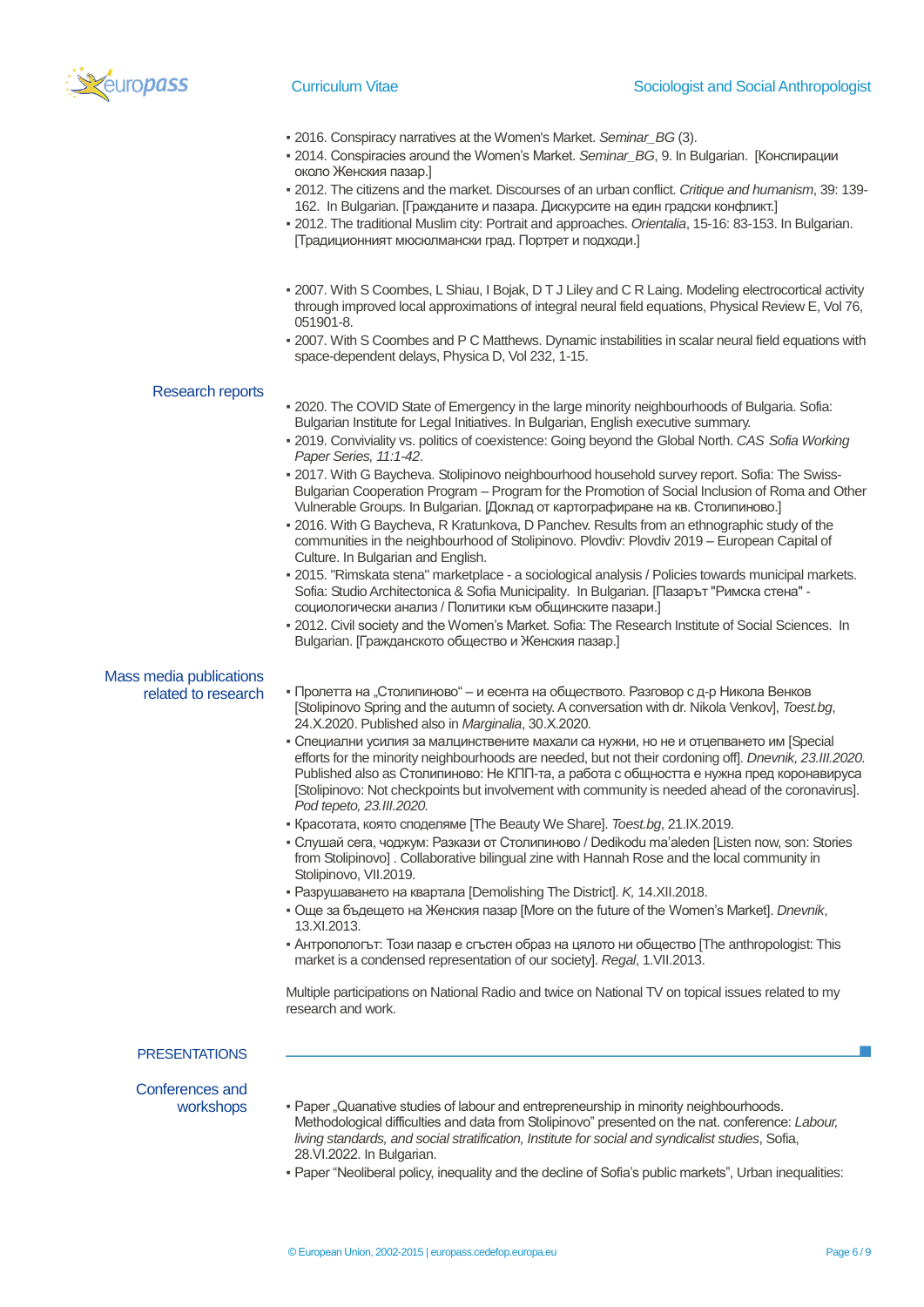

from Right to the City to taking control", Sofia, 17-19.VІ.2022.

- Paper ..Not populism but the rupturing of liberal hegemony. Upgrading Laclauian theory" presented at The Third Helsinki Conference on Emotions, Populism and Polarisation, Helsinki University, Finland, 15 – 17.VІ.2022.
- Paper "Discourse circulation, access to political discourse and the retreat of illiberal values in Bulgaria" presented at intl. conf. *"Contemporary populism and its political consequences: Discourses and practices in Central and South-Eastern Europe"*, University of Belgrade, Belgrade, Serbia, 12-13.ХІІ.2019.
- Paper "State Socialism and the "Cooperative Marketplace": The Central *Pazar* of Sofia as a Point of Pride and a Challenge for the System" at *"(Re)thinking Socialism: Knowledge, Memory and Oblivion of the Socialist Past"*, Bulgarian Academy of Science, Sofia, Bulgaria, 7 – 9.ХІ.2019.
- Paper "Discourse theory and the faulty concept of "echo chambers". A case study on the "gender scare' in Bulgaria" delivered at the 3<sup>rd</sup> DiscourseNet Congress "Knowledge and Power in a *Polycentric World"*, Université de Cergy-Pontoise, Paris, France, 11-14.IX.2019.
- A publication draft "On the retreat of liberal values, new propaganda and the democratisation of discourse production: A "third sex" spooks everyone" discussed as a central paper at a workshop *"How to Get your Paper Published in an International Journal" of the East-European Politics and Societies Journal*, Zagreb, Croatia, 12-13.VI.2019.
- Paper "Transitions and renovation projects at the central marketplace of post-socialist Sofia: changing values and plans from the 1980s untill 2013" presented at the intl. conference *On cities and change: Three decades of post-socialist transition*, TU-Darmstadt, Darmstadt, Germany, 17- 18.V.2019.
- Paper "Conviviality vs. politics of urban coexistence: Going beyond the Global North metropolis" at workshop *Urban societies of migration across Europe. Scopes and limits of the postmigrant perspective*, Leipzig, Germany, 16.V.2019.
- Co-convenor of an open forum discussion between practitioners from Eastern Europe "Civic activism and changes in the city: Resources, alliances, tools and local opportunities for effective urban agency" at *TRIPAR Conference "Space, values and power – Eurasian cities and regions in transformation"*, Kyiv, 16-18.XI.2018. Delivered also a talk "Is the struggle for more public involvement in Sofia"s urban development misguided? The example of the Women"s Market."
- "The production of a threatened populus: "the introduction" of gender in an East-European country " presented at conference *New discourses of populism and nationalism*, Edinburgh Napier University, Edinburgh, 21-22.VI.2018
- "From anthropological research to art as a move of activist practice: "The Unseen Women"s Market" and other projects" at conference *"Teaching and Learning Anthropology and Ethnography in Eastern and Southeastern Europe"*, University of Macedonia, Thessaloniki, 12-13.V.2018.
- "What"s in the cracks between concepts? Meeting Bourdieu and Laclau-Mouffe for a multi-level analysis of urban conflicts" presented at 3<sup>rd</sup> Forum of the International Sociological Association, Vienna, 10-14.VІІ.2016.
- "The Unseen Women"s Market: an art-documentation initiative as an instrument for struggle" presented at the *International Conference "From CONTESTED\_CITIES to Global Urban Justice"*, Universidad Autonoma de Madrid, Madrid, 4-7.VІІ.2016.
- "The Contexts of a Post-socialist Marketplace: Transitions from the 1980s to 2013" at *International Conference "New consumer practices of the XXI-st century: Anthropological perspectives"*, New Bulgarian University, Sofia, 23-25.ІV.2015.
- "Transitions and renovation projects for the central marketplace of post-socialist Sofia" at *International Workshop on Global Marketplaces and Urban Renewal and Regeneration Strategies*, IMMRC, KU Leuven, Leuven, 21.ХІ.2014.

More than ten presentations of my mathematical work on conferences and workshops in the UK, Europe and the USA.

Summer schools and

- student conferences *Spring School "The City in the Spotlight: Methodological and Epistemological Challenges of Studying Urban Governance"*, Center for Comparative History and Politics, Perm, 15-21.IV.2018. Presentation: "Political manifold: developing a theoretical instrument for studying multi-level urban politics."
	- Presenting at the *Student-Doctoral Seminar "Debuts in Sociology"*, Department of Sociology, University of Sofia, Gioletchitza, and at *Student Ethnological Meetings 2015 "The field: Traditions and Innovations"*, Department of Ethnology, University of Plovdiv, Plovdiv.
	- *WWTF International Summer School "Designing Places of Emancipation"*, Technische Universität Wien, Vienna, 30.VIII - 5.IX.2014. Study and community interaction on the topic "Between emancipatory practices and everyday life."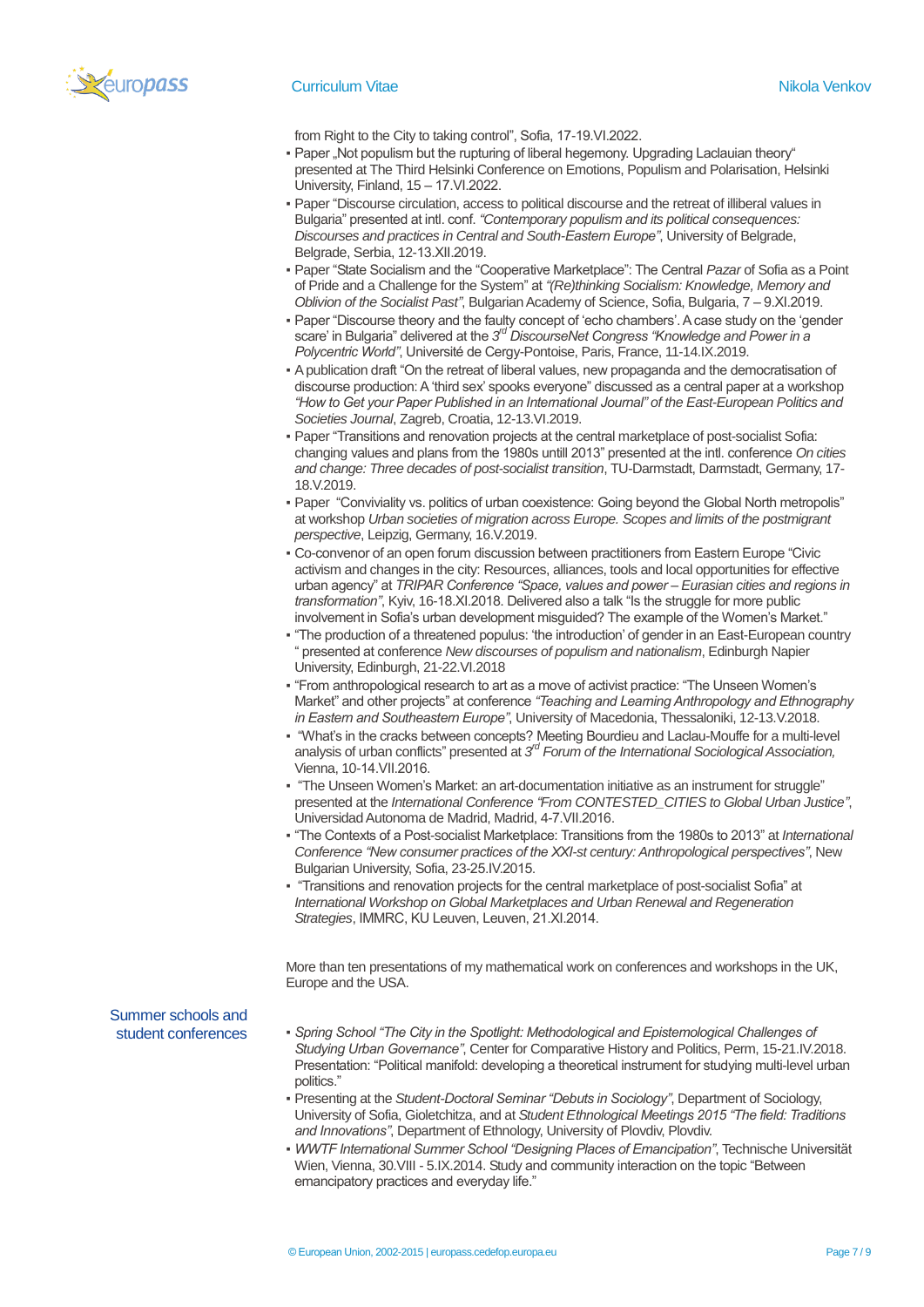

- "The construction of urban policies and the politics of urban coexistence" presented at *Marie-Jahoda Summer School "Public Spaces in Transition"*, Universität Wien, Vienna, 5 - 9.VII.2014.
- *7th Summer School in Anthropology, Ethnography and Comparative Folklore of the Balkans*, Konitsa, 25.VII - 9.VIII.2012. Fieldwork and presentation on topic "Tani kufiri u bë një. The border has become one.'
- *Youth training course "Peace builders for divided communities"*, Bitola, 22 29.IV.2012. Presented "Divided communities and conflict in urban settings"
- *5th Summer School in Anthropology, Ethnography and Comparative Folklore of the Balkans*, Konitsa, 28.VII - 12.VIII.2010. Short research and presentation on the topic "Helping Neighbours: Social Segregation of Albanian Labour Migrants in a Greek Border Village."

Public lectures and presentations (non-academic)

- Lecture "Stolipinovo, Bulgaria: The production of liberal democracy's marginals" for the *ZuSudo Winter School*, Bochum, 14 – 18.II.2022.
- Presentation "The state of emergency in a large minority neighbourhood, 13.III 13.V.2020", Bulgarian Helsinkee Committee, 16.XII.2020.
- Co-organised a *Creative Workshop "Building up/with the Communities"* for training European Capital of Culture Plovdiv 2019 applicants for artistic work in Stolipinovo Roma & Turkish neighbourhood, Plovdiv 2019, Plovdiv. 7-12.XI.2016.
- Local coordinator for *Mapping Mobilities Workshop,* part of project *Stop and Go* of The Institute for Art Theory and Cultural Studies of The Vienna Academy of Fine Arts, Sofia, 1-4. ІV.2015. Presenting exhibits from the Unseen Women"s Market.
- Multimedia presentation "The human face of the Women"s Market. The Battle for the market." at the *International Festival of Ethnographic Cinema*, Sofia, 9.XI.2013.
- "Sofia people go to the Market", participation with the Unseen Women"s Market Initiative in Municipality of Sofia"s *Day of Mobility,* Sofia, 22.ІХ.2013
- Openiing lecture of the discussion series *"City – Citizenship – Boundaries"* of Social Centre "Haspel", Sofia, 14.V.2013.

Invited lectures on my research at the Women"s market for students in Architecture, Urban Planning, (University of Architecture and Planning, Sofia), Cultural Studies and Sociology (University of Sofia), since 2011. Presentations for grassroots and NGO groups.

#### PERSONAL SKILLS

Mother tonque(s) Bulgarian

| Other language(s) | <b>UNDERSTANDING</b> |                | <b>SPEAKING</b>                                                                                                                                                                                                                                                                                                                    | <b>WRITING</b>    |                |  |  |  |
|-------------------|----------------------|----------------|------------------------------------------------------------------------------------------------------------------------------------------------------------------------------------------------------------------------------------------------------------------------------------------------------------------------------------|-------------------|----------------|--|--|--|
|                   | Listening            | Reading        | Spoken interaction                                                                                                                                                                                                                                                                                                                 | Spoken production |                |  |  |  |
| English           | C2                   | C2             | C2                                                                                                                                                                                                                                                                                                                                 | C <sub>2</sub>    | C <sub>2</sub> |  |  |  |
| Serbo-Croat       | <b>B2</b>            | A <sub>2</sub> | <b>B2</b>                                                                                                                                                                                                                                                                                                                          | B <sub>1</sub>    | A2             |  |  |  |
| Russian           | <b>B2</b>            | <b>B2</b>      | B <sub>1</sub>                                                                                                                                                                                                                                                                                                                     | A2                | A2             |  |  |  |
| German            | A2                   | B <sub>1</sub> | B <sub>1</sub>                                                                                                                                                                                                                                                                                                                     | A2                | A2             |  |  |  |
| Spanish           | A2                   | A2             | A1                                                                                                                                                                                                                                                                                                                                 | A <sub>1</sub>    | A <sub>1</sub> |  |  |  |
|                   |                      |                | $\mathbf{A}$ $\mathbf{A}$ $\mathbf{A}$ $\mathbf{A}$ $\mathbf{A}$ $\mathbf{A}$ $\mathbf{A}$ $\mathbf{A}$ $\mathbf{A}$ $\mathbf{A}$ $\mathbf{A}$ $\mathbf{A}$ $\mathbf{A}$ $\mathbf{A}$ $\mathbf{A}$ $\mathbf{A}$ $\mathbf{A}$ $\mathbf{A}$ $\mathbf{A}$ $\mathbf{A}$ $\mathbf{A}$ $\mathbf{A}$ $\mathbf{A}$ $\mathbf{A}$ $\mathbf{$ |                   |                |  |  |  |

Levels: A1/A2: Basic user - B1/B2: Independent user - C1/C2 Proficient user [Common European Framework of Reference for Languages](http://europass.cedefop.europa.eu/en/resources/european-language-levels-cefr)

- Communication skills Excellent communication skills with members of various social and cultural groups. Rich experience working with Bulgarian Roma and Turkish of all ages and backgrounds – in Sofia, Plovdiv and various villages.
	- Presented at many conferences in Bulgaria and abroad. Taught university classes as well as classes through play with minority children (6 – 11 years old). Participated in youth trainings around the Balkans and organised workshops for activists.
	- 2 years experience in Students" Theatre of University of Sofia